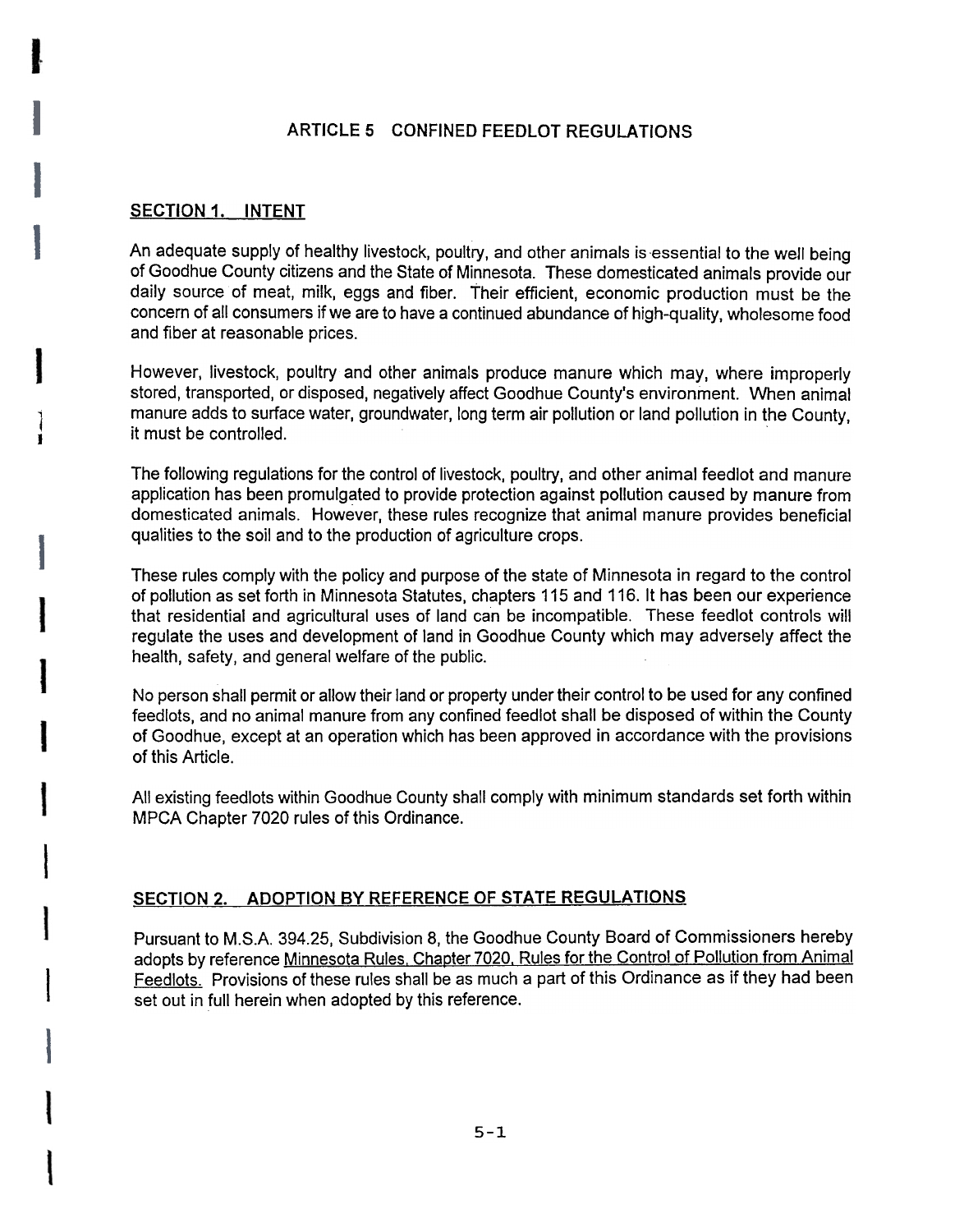#### SECTION 3. EXEMPT FROM REGULATION

- Subd. 1 Any confined feeding operation of ten (10) animal units or less when in conformance with all provisions of this Ordinance shall be exempt from this Article.
- Subd. 2. Nothing in this Article shall exempt any owner or operator of any feedlot from conforming with applicable state or federal regulations governing confined feeding operations, or any other provisions of this Ordinance.

### SECTION 4. APPLICATION PROCEDURE

Applications for locating any confined feeding operation in Goodhue County shall be governed by the following procedures:

- Subd. 1. The owner of a proposed or existing animal feedlot for greater than ten (10) animal units shall make application to the Minnesota Pollution Control Agency for a permit.
- Subd. 2. Feedlot application forms may be obtained at the Goodhue County land Use Management Office.
- Subd. 3. Feedlot permit applications shall be required when any of the following conditions exist:
	- A. A new animal feedlot is proposed.
	- B. A change in operation of an existing animal feedlot is proposed.
	- c. Ownership of an existing animal feedlot is changed.
	- A National Pollutant Discharge Elimination System (NPDES) permit application is required under state or federal rules and regulations. D.
	- Feedlots that have been abandoned for five (5) or more years and are to be restocked. E.
	- An inspection by Minneso. Pollution Control Agency (MPCA) staff or  $F_{\perp}$ county feedlot officer reveals  $\mu$ ,  $\lambda$  the animal feedlot creates or maintains a potential pollution hazard.

### SECTION 5. GENERAL REQUIREMENTS

Subd. 1. No animal feedlot or manure storage area shall be constructed, located, or operated so as to create or maintain a potential pollution hazard.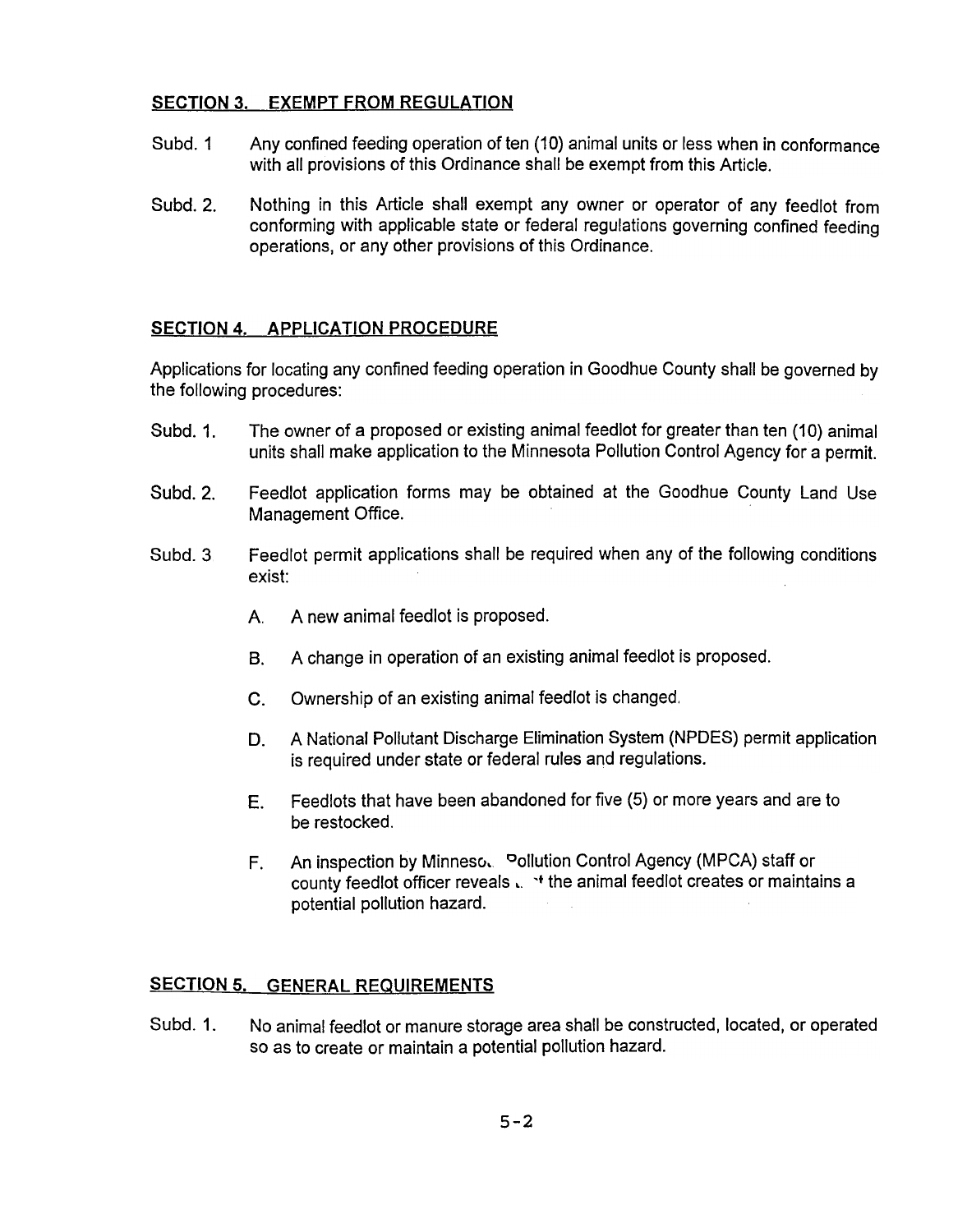- Subd. 2. Vehicles, spreaders. All vehicles used to transport animal manure on county, state, and interstate highways or through municipalities shall be leakproof. Manure spreaders with endgates shall be in compliance with this provision provided the endgate works effectively to restrict leakage and the manure spreader is leakproof. This shall not apply to animal manure being hauled to fields adjacent to feedlot operations or fields adjacent to feedlot operations or fields divided by roadways provided the animal manure is for use as domestic fertilizer. (MPCA 7020.0400 Subp. 2).
- Subd. 3. Manure storage. Animal manure, when utilized as domestic fertilizer, shall not be stored for longer than one year and shall be applied at rates not exceeding local agricultural crop nutrient requirements except where allowed by permit. Local agricultural crop nutrient requirements can be obtained at local Natural Resources Conservation Services offices or local Minnesota Extension Service offices, (MPCA 7020.0400 Supb. 3).
- Subd. 4. Animal Manure. Any animal manure not utilized as domestic fertilizer shall be treated or disposed of in accordance with applicable state rules. (MPCA 7020.0400 Subp. 4).
- Subd. 5. Owner's duties. The owner of any animal feedlot shall be responsible for the storage, transportation, and disposal of all animal manure generated in a manner consistent with the provisions herein. (MPCA 7020.0400 Subp. 5).

## SECTION 6. FEEDLOTS REQUIRING A CONDITIONAL USE PERMIT

**DESERVE** 

**I** 

I

I

- Subd. 1. Any of the following described animal feeding operations whether existing or proposed, shall. require a conditional use permit issued by the County:
	- A. Any new or expanding feedlot that meets or exceeds five-hundred (500) animal units in an A-1 Zoning District.
	- $B<sub>r</sub>$ Any new or expanding feedlot that meets or exceeds three-hundred (300) animal units in an A-2 Zoning District.
	- c. When the MPCA issues an Interim Permit or a NPDES Permit.
	- D. Any proposed lagoon system, earthen storage basin, or associated structure (pit) for the storage or treatment of animal wastes that exceeds 500,000 gallons.
	- E. Any animal feedlot when located outside of a farmyard.
- Subd. 2. All Conditional Use Permits shall have animal waste plans, including:
	- A. All requirements within Sections 5 and 6 of this Article.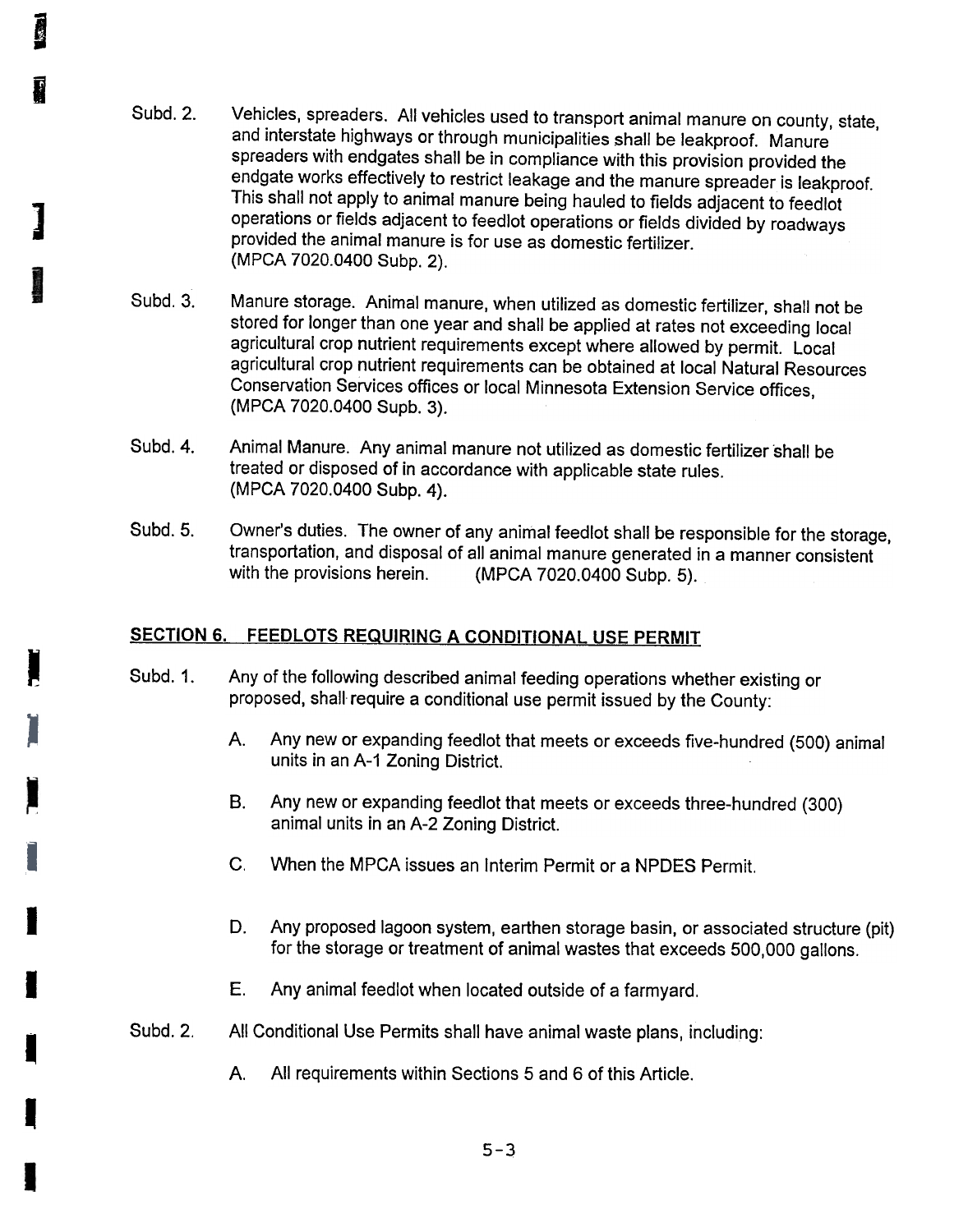- Subd. 3. Environmental Assessment Worksheet (E.A.W.). MPCA shall be the Regulatory<br>Unit of Government responsible for all required E.A.W.'s.
- Subd. 4. Standards for Conditional Use Permits:
	- A. The County may impose in addition to the standards and requirements set forth in this Article additional conditions which the Planning Commission or County Board consider necessary to protect the public health, safety, and welfare.
	- B. Conditional Use Permits shall be in effect only as long as sufficient land specified for spreading purposes is available for such purposes as regulated otherwise by this Article.
	- $C_{1}$ All feedlots shall be operated nuisance free in a manner consistent with the certificate of compliance.
	- D. The Goodhue County Board of Commissioners may require the applicant, or permit holder, to furnish and place in a dedicated account, an amount to be administered by the County for reclamation/liability purposes based upon the animal units involved.
	- neighborhood and environment. The review shall include, but not be limited to, the following conditions:
		- 1. The size of the operation and type of animal raised in the operation
		-
		- 3. The measures which will be taken to minimize odor at the feedlot site and during the disposal of manure.
		- 4. The method of disposal of dead, dying, or diseased animals.
	- F. The conditional use will not be injurious to the use and enjoyment of other property in the immediate vicinity for the purposes already permitted, not substantially diminish and impair property values within the immediate vicinity. (Article 24, Sec. 5, Subd. 1).
- E. The County shall rewiew the impact of the feedlot and its effect on the feedlot and the effect on the to, the following conditions:<br>
1. The size of the operation and type of animal raised in the opera<br>
2. The method of 2. The method of spreading or incorporating manure from the feedlot<br>
3. The measures which will be taken to minimize odor at the feedlot<br>
during the disposal of manure.<br>
4. The contidional use will not be injurious to the G. That adequate measures have been or will be taken to prevent or control offensive odor, fumes, dust, noise, vibration, so that none of these will constitute a nuisance, and to control lighted signs and other lights in such a manner that no disturbance to neighboring properties will result. (Article 24, Sec. 5, Subd. 1).
	- H, Notification to property owners in adjacent counties will be made pursuant to Article 23 Section 3.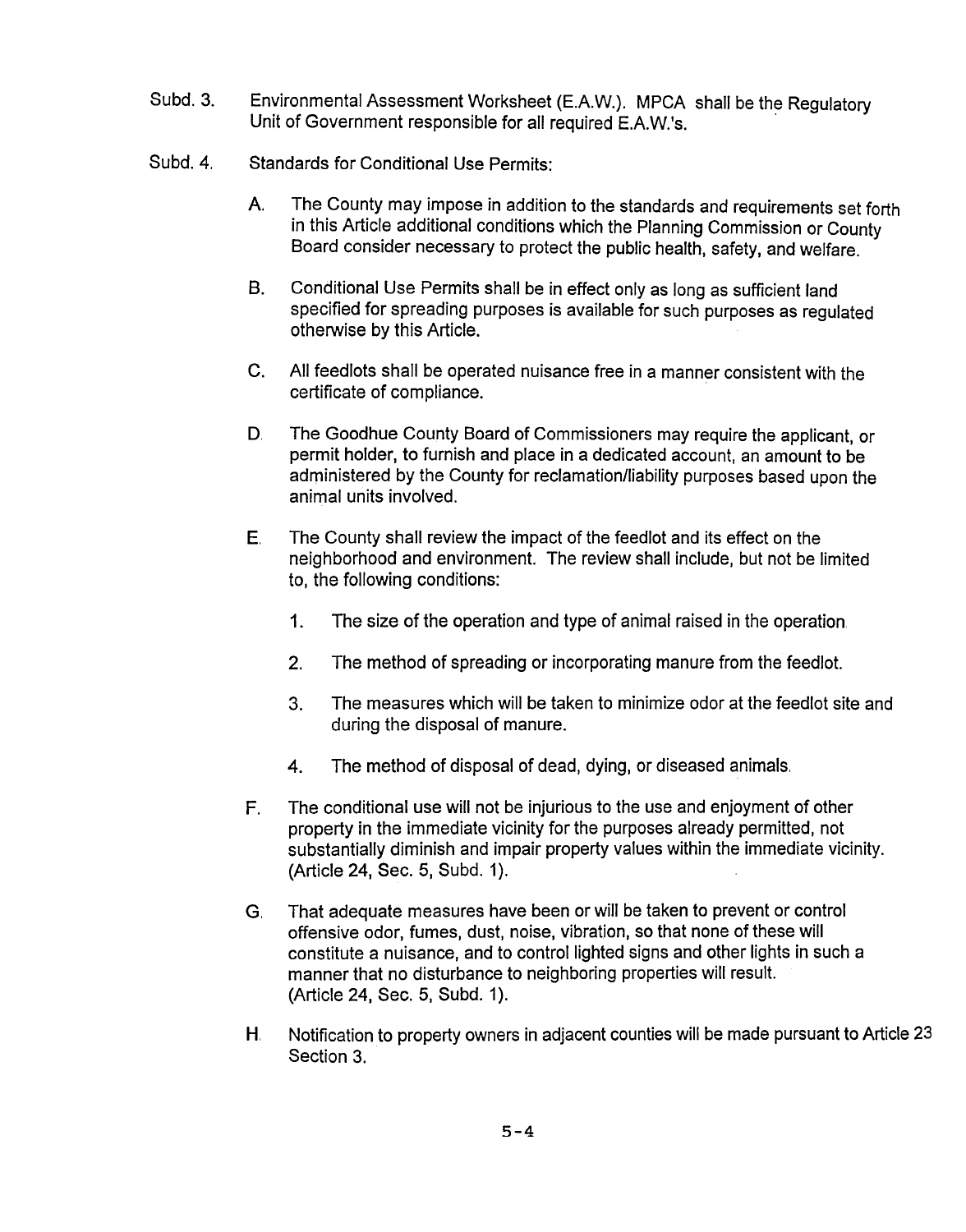# SECTION 7. INFORMATION REQUIRED FOR A CONDITIONAL USE PERMIT

The permit application shall include the following items:

I

I

**I** 

,

- Subd. 1 A completed permit application form listing all owners and signed by at least one of the owners. The permit should include animal types, the maximum number of animal of each type which can be confined at the animal feedlot, the location of the animal feedlot, soil conditions, and hydro geological conditions including seasonal high water table. (MPCA 7020.0500 Subp. A).
- Subd. 2. A map or aerial photo indicating dimensions of feedlot showing all existing homes, buildings, lakes, ponds, water courses. (MPCA 7020.0500 Subp. B) wetlands, dry runs, rock out-croppings, roads, wells, contour and surface water drainage within  $\frac{1}{2}$ mile of the feedlot.
- Subd. 3. A plan indicating operational procedure, the location and specifics of proposed animal waste facilities. The quantity and type of effluent to be discharged from the site.
- Subd. 4. Method/plan for disposal of dead animals (shall be consistent with the Minnesota Board of Animal Health regulations).
- Subd. 5. Nutrient Management Plan which will include the location of all manure application sites, crop types, application rate in gallons/acre or tons/acre, and the resulting application rate of N, in pounds/acre. Manure application shall not exceed agronomic rates of N, levels beyond the soil capability of holding and utilizing them for crop use, for the prevention of leaching and potential non-point pollution problems, using best management practices or a plan approved by the Natural Resources Conservation Services of the Minnesota Extension Service. (MPCA 7020.0500 Subp. 2C).
- Subd. 6. Land spreading agreements shall be provided if the applicant does not own the minimum acreage as required in the nutrient management plan and that minimum must be under agreement throughout the lifetime of the permitted feedlot. Any shortage of minimum required acreage is cause for revocation of the permit and constitutes a violation of this Ordinance.
- Subd. 7 Any other additional information as contained in the application and requested by the County Feedlot Officer or MPCA.
- Subd. 8. Well Testing and Baseline data may be required.
- Applications for Conditional Use Permits (Section 6) must also include information contained in Article 24, Conditional Uses, Section 2. Application. "".. Subd. 9.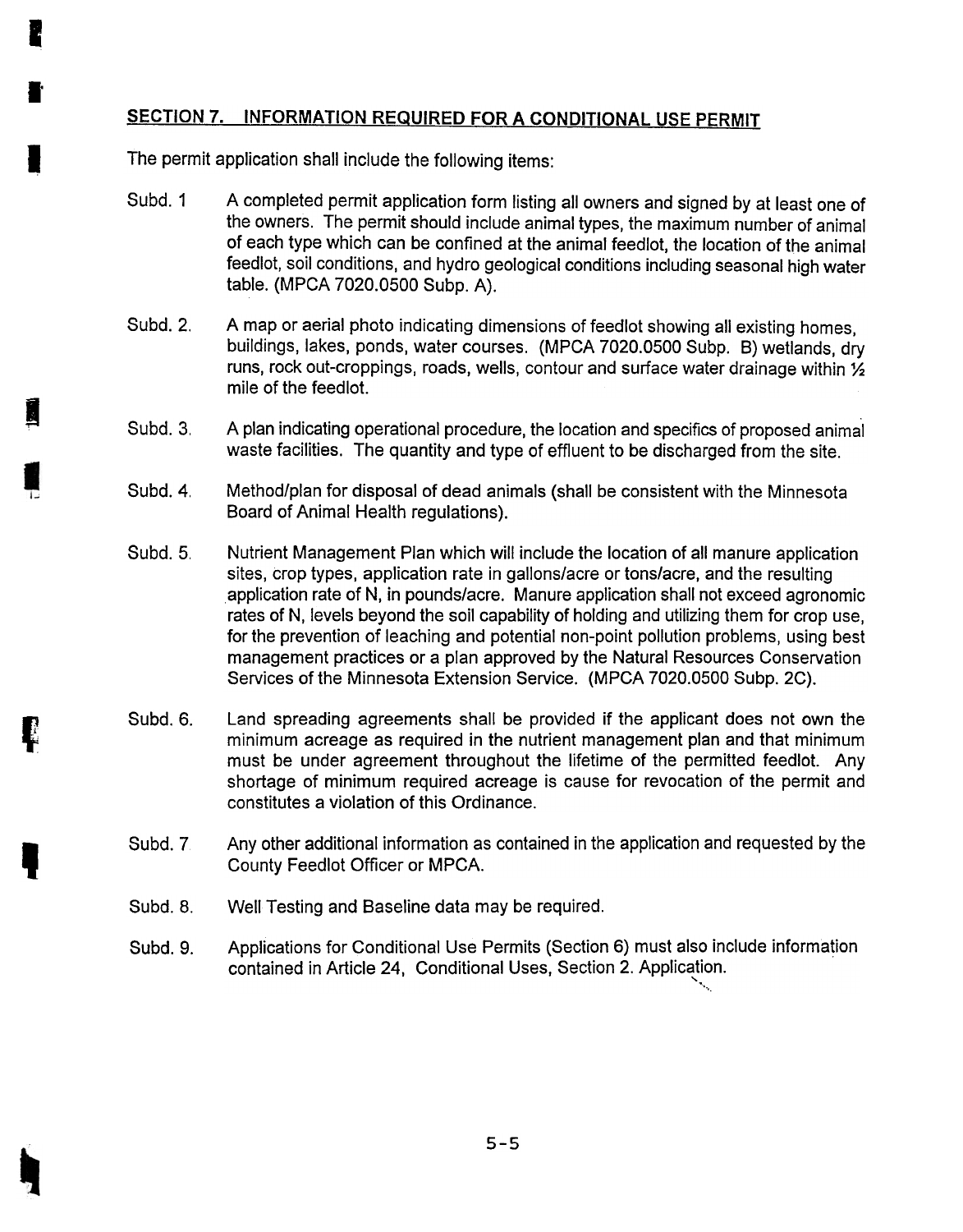# SECTION 8. REQUIRED SETBACKS FOR NEW FEEDLOTS

New feedlots will meet the following setback requirements set forth in this Ordinance:

- Subd. 1. All new feedlots will be prohibited within 100 year floodplain areas.
- Subd. 2. No new feedlots shall be situated closer than 100 feet from any public or private well: this includes existing abandoned wells.
- Subd. 3. No new feedlot shall be within 1000 feet of the high water mark of a lake or within 300 feet of the high water mark of a stream or river.(MPCA 7020.0300 Supb. 21).
- Subd. 4. No new feedlot or portions thereof shall be constructed within 100 feet of an adjoining property line.
- Subd. 5. No new feedlot shall be within one-quarter (1/4) miles, if less than 300 animal units. or within one-half (Y2) miles if more than 300 animal units, of all residential districts.
- Subd. 6. New feedlots 300 to 2,000 animal units will not be allowed within 1/4 mile of a residence (dwelling) other than the operator's, except farmyards that existed prior to July 18,1995.
- Subd. 7. Feedlots greater than 2,000 animal units will not be allowed within  $\frac{1}{2}$  mile of a residence (dwelling) other than the operator's except farmyards that existed prior to July 18, 1995.
- Subd. 8. Any or all setbacks may be adjusted at the discretion of the Goodhue County Planning Advisory Commission and or Board of Commissioners.
- Subd. 9. No new feedlots will be allowed within one mile of any municipality unless located within a farmyard that existed prior to July 18, 1995.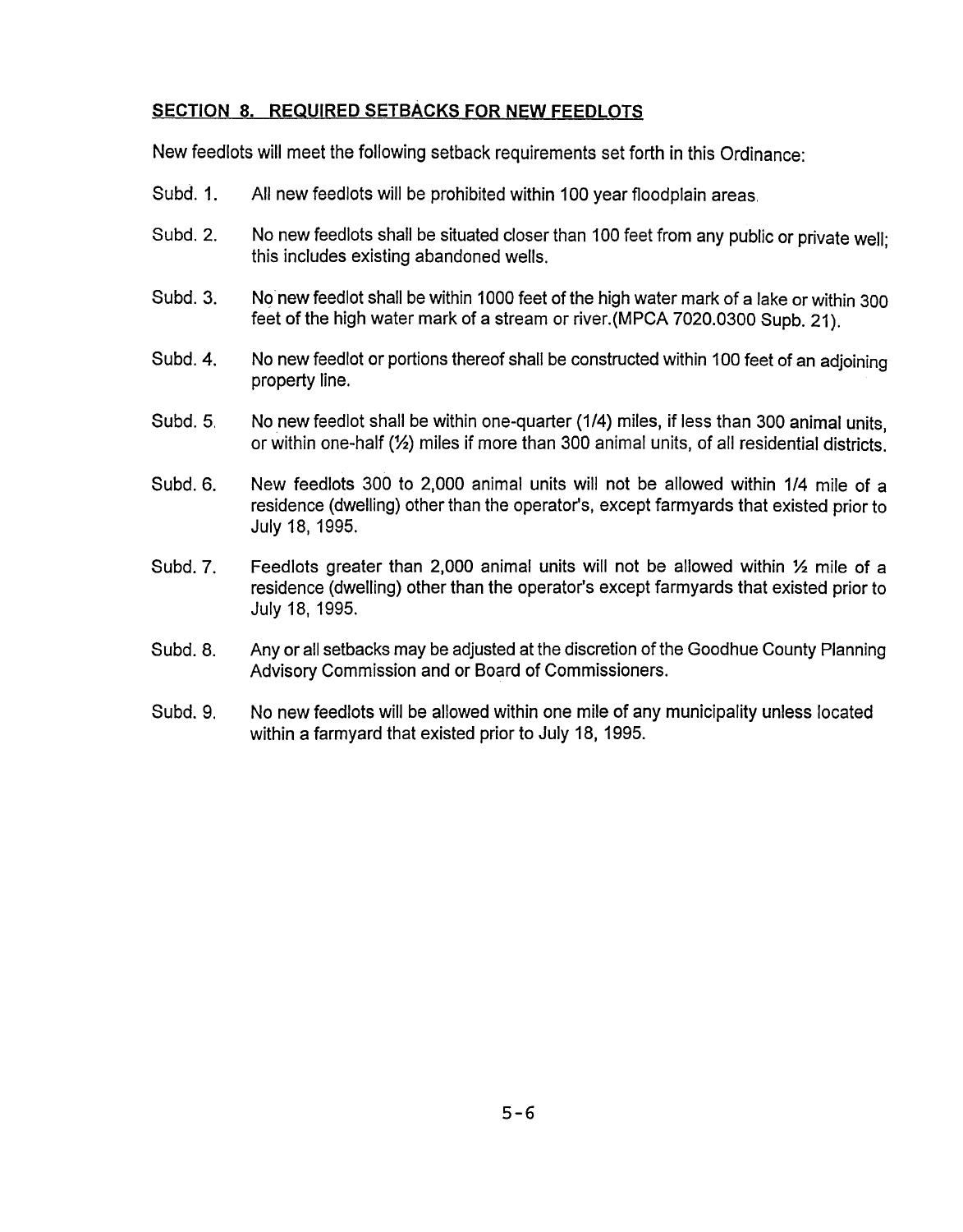# SECTION 9. SUGGESTED MANURE APPLICATION SETBACKS

See the following table for suggested manure application setbacks:

# GOODHUE COUNTY MANURE APPLICATION SETBACKS

| <b>CATEGORY</b>                        | <b>SURFACE OR</b><br><b>IRRIGATION APPLIED</b>                  | <b>INCORPORATED OR</b><br><b>INJECTED</b>              |
|----------------------------------------|-----------------------------------------------------------------|--------------------------------------------------------|
| Lake, River<br>Stream or Ditch         | 300 ft                                                          | 100 feet (lake)<br>50 feet (river,<br>stream or ditch. |
| <b>Public Roads</b>                    | 25 feet (surface)<br>300 feet (irrigation)<br>From Right of Way | 10 feet from<br><b>Right of Way</b>                    |
| Area of 10 or<br>More Residences       | 300 feet (surface only)<br>1000 feet (irrigation)               | 300 feet                                               |
| Public and<br><b>Private Wells</b>     | 200 feet                                                        | 200 feet                                               |
| 10 Year<br>Floodplain                  | Prohibited                                                      | Prohibited                                             |
| A Residence Other<br>Than the Operator | 300 feet (surface only)<br>1000 feet (irrigation)               | 300 feet                                               |

# SECTION 10. STANDARDS FOR EARTHEN STORAGE BASINS & CONCRETE PITS (MPCA)

Subd. 1. The standards for these structures shall be in compliance with MPCA requirements.

Subd. 2. The sizing capacity of any manure storage or treatment area should be in accordance with NRCS or MPCA.